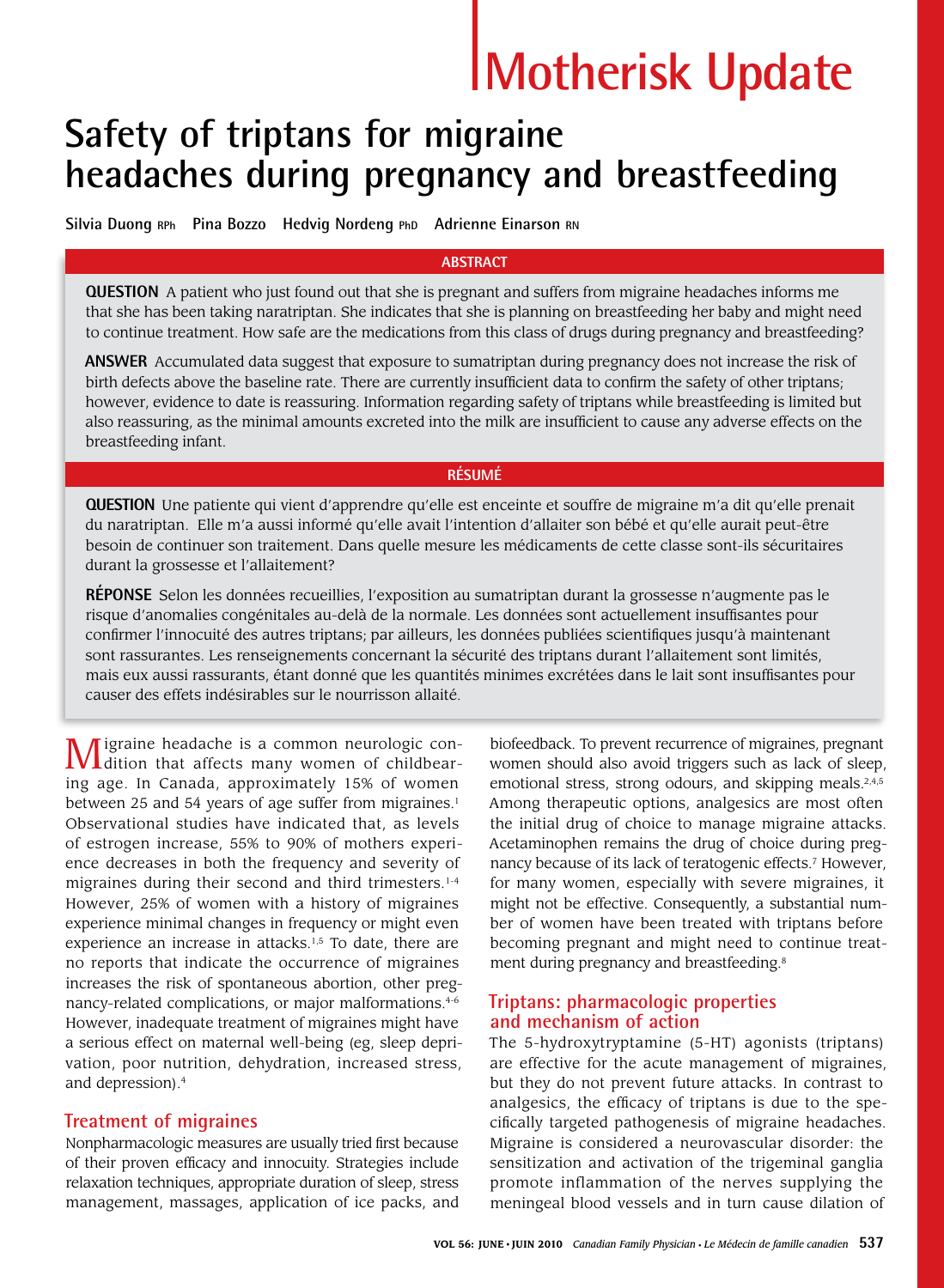### **Motherisk Update**

the blood vessel walls.<sup>4</sup> Triptans alleviate migraines by binding to serotonin 5-HT $_{IB/1D}$  receptors, thereby leading to vasoconstriction and inhibition of neuronal inflammation.3,9 There are currently 6 triptans available in Canada: almotriptan, eletriptan, naratriptan, rizatriptan, sumatriptan, and zolmitriptan. Although the first triptan (ie, sumatriptan) has been on the market for more than 2 decades, there is a paucity of published evidence regarding the safety of triptans as a group in human pregnancy.

#### **Safety studies in pregnancy**

Available data are currently derived from manufacturersponsored pregnancy registries, as well as retrospective and prospective observational studies. Evidence-based information regarding sumatriptan is the most abundant, most likely because it was the prototype of the drug class and has been available for many years. Pregnancy registry data are available for 3 triptans: sumatriptan, naratriptan, and rizatriptan. To date, the risk of major malformations has been reported to be similar to the baseline risk in the general population (1% to 3%). The rates of major malformations were 4.5% for sumatriptan in 494 pregnancies; 2.2% for exposure to naratriptan during the first trimester in 52 pregnancies; and 3.1% for rizatriptan in 51 pregnancies.<sup>10,11</sup> Because pregnancy cases are gathered on a voluntary basis, the accumulated data from company registries are limited by the lack of comparison groups and recall bias. Furthermore, these data need to be interpreted with caution in light of the small sample sizes and insufficient power to reliably detect an increased risk of major malformations.

To date, 3 published prospective comparative studies confirmed no increased risk of major malformations reported with exposure to sumatriptan during pregnancy.12-14 Two subsequent systematic reviews also found no association between teratogenicity and use of sumatriptan during pregnancy.15,16 Most recently, as part of the Norwegian Mother and Child Cohort Study, a large observational, prospective cohort study evaluated fetal outcomes following exposure to triptans during pregnancy. The authors identified 1535 pregnant women who received triptans during their pregnancies; 90% of the women used triptans in the first trimester and 65% used them during the second or third trimesters. These women were compared with 373 migraine controls (ie, women treated with triptans 6 months before pregnancy) and 68 021 nonmigraine controls (ie, no reported use of triptans). In the first trimester,  $47\%$  (n=653) of triptan users were treated with sumatriptan; 23.6% (n=328) with rizatriptan; 17.5% (n=243) with zolmitriptan; 12.9% ( $n=179$ ) with eletriptan; 2.2%  $(n=31)$  with naratriptan; and 2.1%  $(n=29)$  with almotriptan. There was no association between triptan use during the first trimester and an increased risk of major malformations (odds ratio [OR] 1.0, 95% confidence

interval [CI] 0.7 to 1.2). Triptan therapy during the second or third trimesters was associated with a small increase in the risk of atonic uterus (OR 1.4, 95% CI 1.1 to 1.8) and blood loss  $(>500 \text{ mL})$  during labour (OR 1.3, 95% CI 1.1 to 1.5), but not with a risk of adverse fetal outcomes.<sup>17</sup>

#### **Triptans and breastfeeding**

Regarding the use of triptans during breastfeeding, human data remain scarce. In a study with 5 nursing women who had received subcutaneous sumatriptan, it was estimated that the infants received, at the most, 3.5% of the maternal dose through breast milk.18 As a rule, a medication with a relative infant dose of less than 10% of the administered maternal dose is considered compatible with breastfeeding.19 In addition, given the low oral bioavailability of sumatriptan of 14% when compared with the subcutaneous route of 96%, it is expected that the amounts ingested by suckling infants would be small and would most likely not cause adverse effects. The American Academy of Pediatrics also considers sumatriptan as usually compatible with breastfeeding.<sup>20</sup> Furthermore, a small study indicates that a single 80-mg oral dose of eletriptan results in a relative infant dose of 0.02% of the maternal dose; however, the concentration of the active metabolite (with a longer plasma half-life) was not measured in the breast milk.<sup>21</sup>

#### **Conclusion**

The accumulated evidence from sumatriptan's pregnancy registry and other studies suggest that this drug is a safe therapeutic option for the treatment of migraine attacks in pregnant women. More studies are needed to confirm the safety of the other triptans in pregnancy; however, evidence to date is reassuring. In addition, sumatriptan is considered compatible with breastfeeding, as minimal amounts are excreted into milk.

Women who suffer from these migraine headaches, which often render them unable to carry out tasks of daily living, can use triptans during pregnancy and breastfeeding without fear of harming their unborn children or infants. ₩

#### **Competing interests** None declared

#### **References**

- 1. Ferreira E. *Grossesse et allaitement. Guide thérapeutique*. Montreal, QC: Editions du CHU Sainte-Justine; 2007.
- 2. Fox AW, Diamond ML, Spierings EL. Migraines during pregnancy: options for therapy. *CNS Drugs* 2005;19(6):465-81.
- 3. Hilaire ML, Cross LB, Eichner SF. Treatment of migraine headaches with sumatriptan in pregnancy. *Ann Pharmacother* 2004;38(10):1726-30. Epub 2004 Aug 17.
- 4. Evans EW, Lorber KC. Use of 5-HT1 agonists in pregnancy. *Ann Pharmacother* 2008;42(4):543-9. Epub 2008 Mar 18.
- 5. Pfaffenrath V, Rehm M. Migraine in pregnancy: what are the safest treatment options? *Drug Saf* 1998;19(5):383-8.
- 6. Menon R, Bushnell CD. Headache and pregnancy. *Neurologist* 2008;14(2):108-19. 7. Babb M, Koren G, Einarson A. Treating pain during pregnancy. *Can Fam*
- *Physician* 2010;56:25-7.
- 8. Rebordosa C, Kogevinas M, Horváth-Puhó E, Nørgård B, Moreales M, Czeizel AE, et al. Acetaminophen use during pregnancy: effects on risk of congenital abnormalities. *Am J Obstet Gynecol* 2008;198(2):178.e1-7.